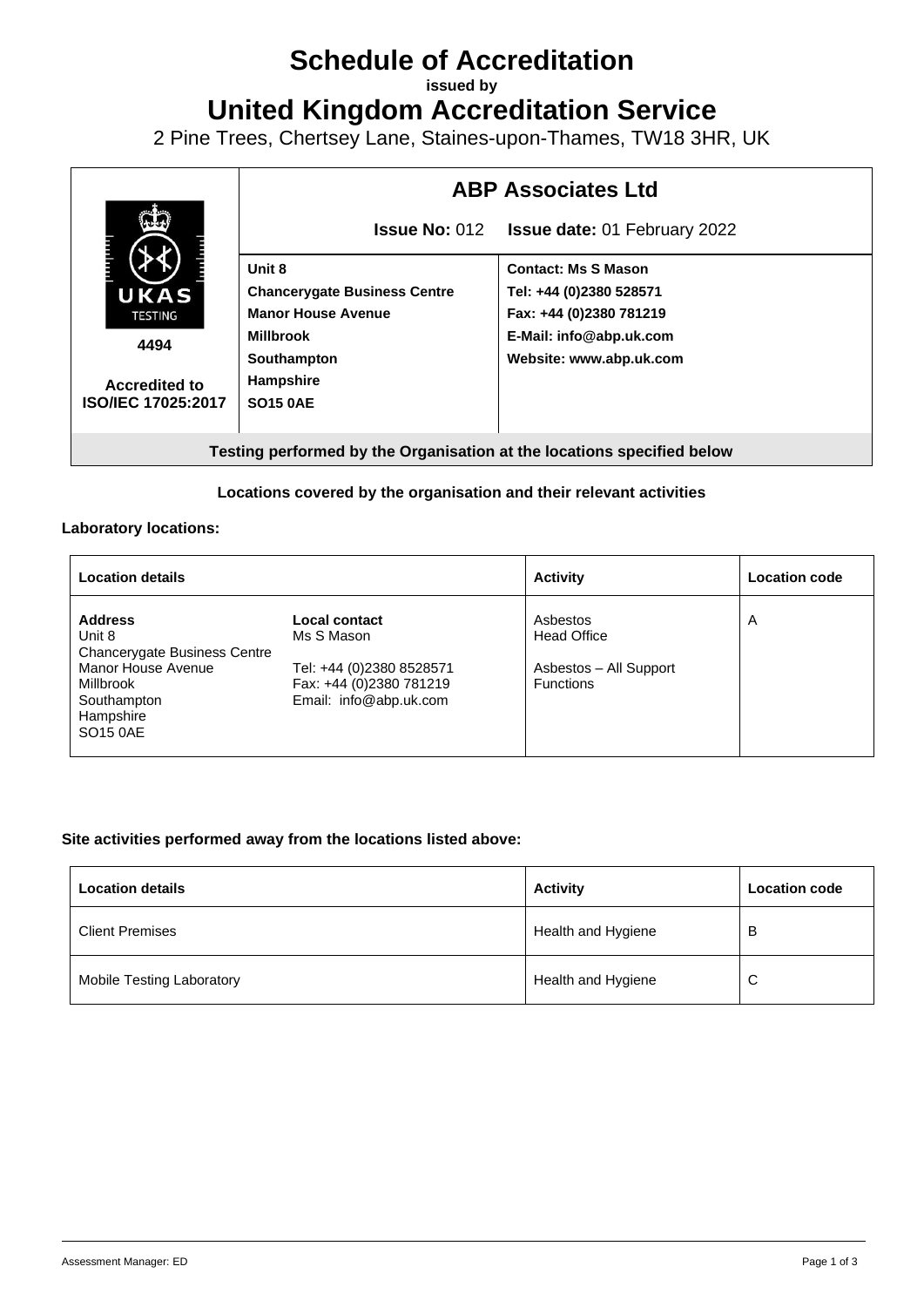

## **Schedule of Accreditation issued by United Kingdom Accreditation Service**

2 Pine Trees, Chertsey Lane, Staines -upon-Thames, TW18 3HR, UK

## **ABP Associates Ltd**

**Issue No:** 012 **Issue date:** 01 February 2022

**Accredited to ISO/IEC 17025:2017**

## **Testing performed by the Organisation at the locations specified**

### DETAIL OF ACCREDITATION

| Materials/Products tested                                                                                                                                            | Type of test/Properties<br>measured/Range of<br>measurement                                                                                  | Standard specifications/<br>Equipment/Techniques used                                                                                                                                                        | Location<br>Code |
|----------------------------------------------------------------------------------------------------------------------------------------------------------------------|----------------------------------------------------------------------------------------------------------------------------------------------|--------------------------------------------------------------------------------------------------------------------------------------------------------------------------------------------------------------|------------------|
|                                                                                                                                                                      | <b>Health and Hygiene</b>                                                                                                                    | Health and Safety Executive -<br>Asbestos: The Analysts' Guide<br>(HSG 248) - 2021                                                                                                                           |                  |
| ASBESTOS FIBRES IN AIR                                                                                                                                               | Sampling of air for fibre<br>counting                                                                                                        | Documented In-House Method<br>QP23 based on HSG 248                                                                                                                                                          | B                |
|                                                                                                                                                                      | Fibre counting                                                                                                                               | Documented In-House Method<br>QP23, Membrane Filter Method<br>using Phase Contrast Microscopy<br>(PCM) based on HSG 248                                                                                      | B, C             |
|                                                                                                                                                                      | 4 Stage Clearance Process                                                                                                                    | Documented In-House Method<br>QP23, Membrane Filter Method<br>using Phase Contrast Microscopy<br>(PCM) based on HSG 248                                                                                      | B                |
| <b>ASBESTOS IN BULK</b><br><b>MATERIALS</b><br>including Materials and<br>products suspected of<br>containing asbestos                                               | Sampling of bulk materials for<br>asbestos identification                                                                                    | Documented In-House Method<br>QP <sub>5</sub>                                                                                                                                                                | B                |
|                                                                                                                                                                      | Identification of:<br>Amosite<br>Chrysotile<br>Crocidolite<br><b>Fibrous Actinolite</b><br>Fibrous Anthophyllite<br><b>Fibrous Tremolite</b> | Documented In-House Method<br>QP11 using stereo-microscopy,<br>polarised light optical microscopy<br>and dispersion staining based on<br><b>HSG 248</b>                                                      | A                |
| <b>ASBESTOS IN SOILS - The</b><br><b>Identification of Asbestos</b><br>fibres in bulk samples of Soil,<br>specifically:<br>Soil<br>Aggregate<br><b>Track Ballast</b> | Identification of:<br>Amosite<br>Chrysotile<br>Crocidolite<br><b>Fibrous Actinolite</b><br>Fibrous Anthophyllite<br><b>Fibrous Tremolite</b> | Documented In-House Method<br>QP17 (Aggregate, Track Ballast)<br>and QP21 (Soil) respectively, using<br>stereo-microscopy, polarised light<br>optical microscopy and dispersion<br>staining based on HSG 248 | A                |